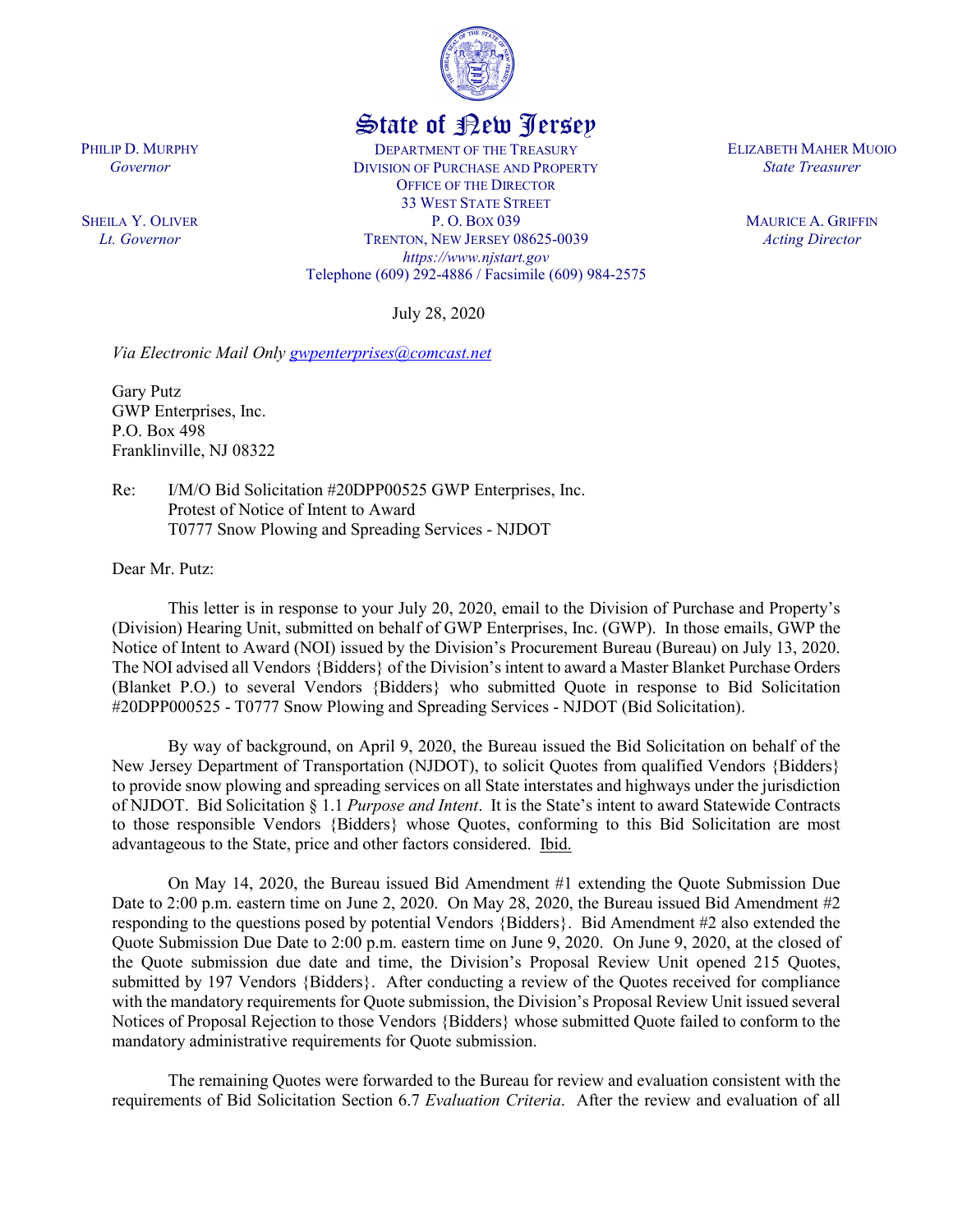Quotes received in response to the Bid Solicitation was completed, the Bureau completed a Recommendation Report which recommended Blanket P.O. awards to those responsible Vendors {Bidders} whose Quotes, conforming to the Bid Solicitation are most advantageous to the State, price and other factors considered. On July 13, 2020, the NOI was issued advising all Vendors {Bidders} that it was the State's intent to award a Blanket P.O.s consistent with the Bureau's Recommendation Report.<sup>[1](#page-1-0)</sup> As it relates to GWP, the Recommendation Report stated:

> GWP submitted a Quote for Snow Plowing Services only. The Bureau determined that GWP was non-responsive for Snow Plowing Price Lines 264, 266, and 267, due to its failure to provide the Hauling Rate as required by Bid Solicitation Section 4.4.5.2.1(D-2), Snow Plowing and Hauling Services Price Sheet Instructions, which states the following: "If the hauling rate is required for a price line, the Vendor {Bidder} **must** provide a per truck hauling rate in order to be considered eligible for award of the respective price line. Failure to provide hauling pricing for a price line listed above shall result in the Quote being deemed non-responsive and ineligible for award of that respective price line." GWP was deemed responsive for all other Snow Plowing Price Lines bid.

The Bureau recommended that GWP be awarded the following price lines: 234, 241, 252, 253, and, 256.

On July 20, 2020, the Division received GWP's email stating the following:

We would like to surrender our awarded section #234 out of West Deptford.

We are asking if there is a second opportunity to re-bid the sections that we were deemed as nonresponsive due to missing information.

In consideration of GWP's protest, I have reviewed the record of this procurement, including the Bid Solicitation, the submitted Quotes, the relevant statutes, regulations, and case law. This review of the record has provided me with the information necessary to determine the facts of this matter and to render an informed Final Agency Decision on the merits of the protest. I set forth herein the Division's Final Agency Decision.

The New Jersey Courts have long recognized that the purpose of the public bidding process is to "secure for the public the benefits of unfettered competition." *Meadowbrook Carting Co. v. Borough of Island Heights*, 138 N.J. 307, 313 (1994). To that end, the "public bidding statutes exist for the benefit of the taxpayers, not bidders, and should be construed with sole reference to the public good." *Borough of Princeton v. Board of Chosen Freeholders,* 169 N.J. 135, 159-60 (1997). The objective of New Jersey's statutory procurement scheme is "to guard against favoritism, improvidence, extravagance and corruption; their aim is to secure for the public the benefits of unfettered competition." *Barrick v. State of New Jersey*, 218 N.J. 247, 258 (2014) (*citing*, *Keyes Martin & Co. v. Dir. of Div. of Purchase and Prop.*, 99 N.J. 244, 256 (1985)).

In its July 20, 2020, protest email, GWP requests the ability to "re-bid" the section of its submitted Quote for which it was deemed non-responsive. Allowing GWP to correct its submitted Quote after the Quote opening date would result in an impermissible supplementation of the Quote, which the Division

l

<span id="page-1-0"></span><sup>&</sup>lt;sup>1</sup> The list of Vendors {Bidders} who are recommended to receive a Blanket P.O. award are listed in the Bureau's July 9, 2020 Recommendation Report.